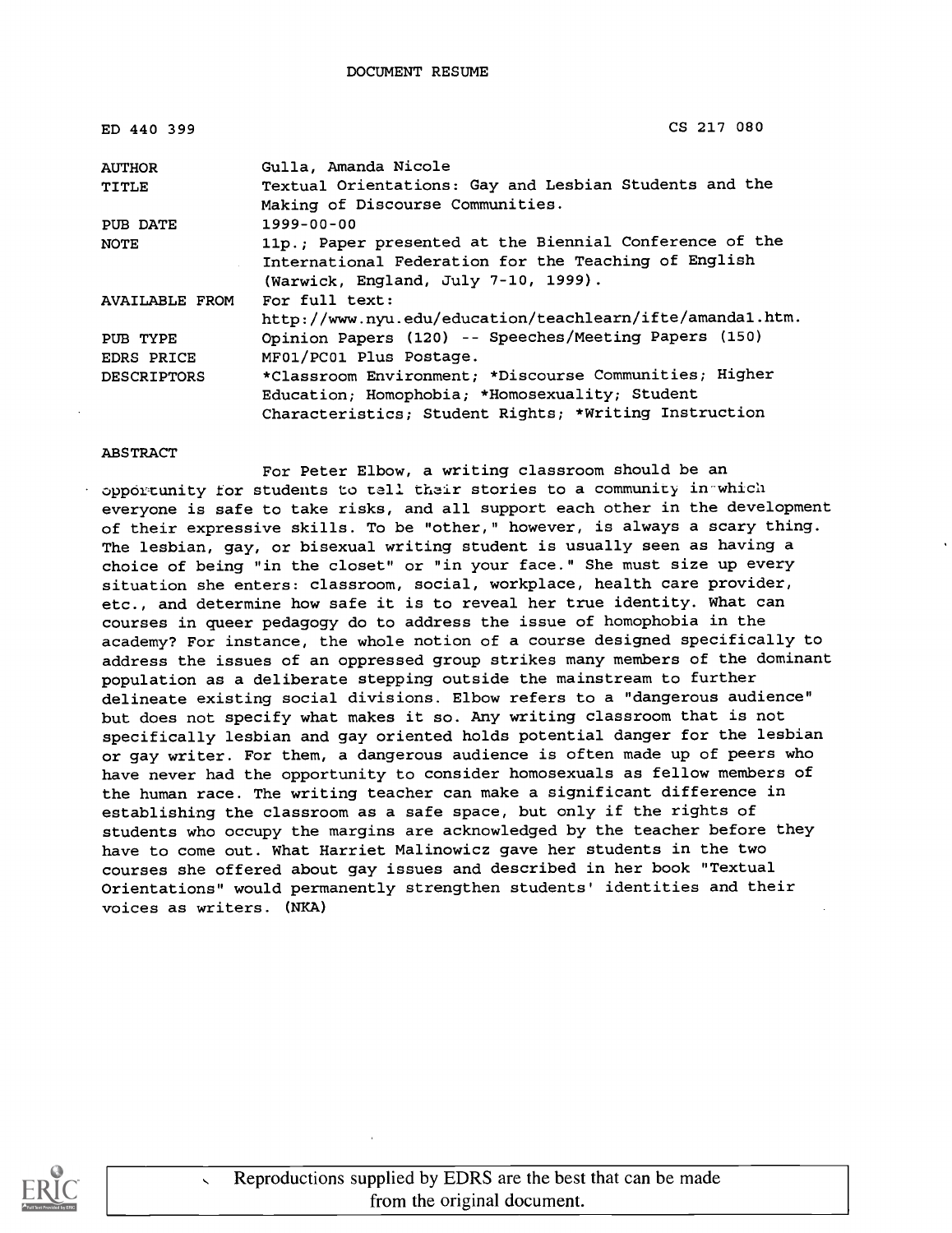$\mathcal{A}^{\star}_{\mathcal{A}}$ 

Textual Orientations: Gay and Lesbian Students and the Making of Discourse Communities.

by Amanda Nicole Gulla

PERMISSION TO REPRODUCE AND **DEST COPY AVAILABLE**<br>BEEN GRANTED BY<br>BEEN GRANTED BY

<u>Comando Nulla (metal de la componente</u> de la componente de la componente de la componente de la componente de la<br>Componente de la componente de la componente de la componente de la componente de la componente de la compon

U.S. DEPARTMENT OF EDUCATION

PENNISSION TO REPHODUCE AND<br>DISSEMINATE THIS MATERIAL HAS BEST COPY AVAILABLE<br>BEN GRANTED BY CENTER (ERIC) CENTER (ERIC) CENTER (ERIC)<br>Originating it.<br>CENTER (ERIC) CENTER (ERIC) CENTER (ERIC) CENTER (ERIC)

Minor changes have been made to<br>
a contract of the contract of the contract of the contract of the contract of the contract of the contract of<br>
A contract of the contract of the contract of the contract of the contract of

TO THE EDUCATIONAL RESOURCES **Points of view or opinions stated in this**<br>INFORMATION CENTER (ERIC) document do not necessarily represent<br>**1** official OERI position or policy.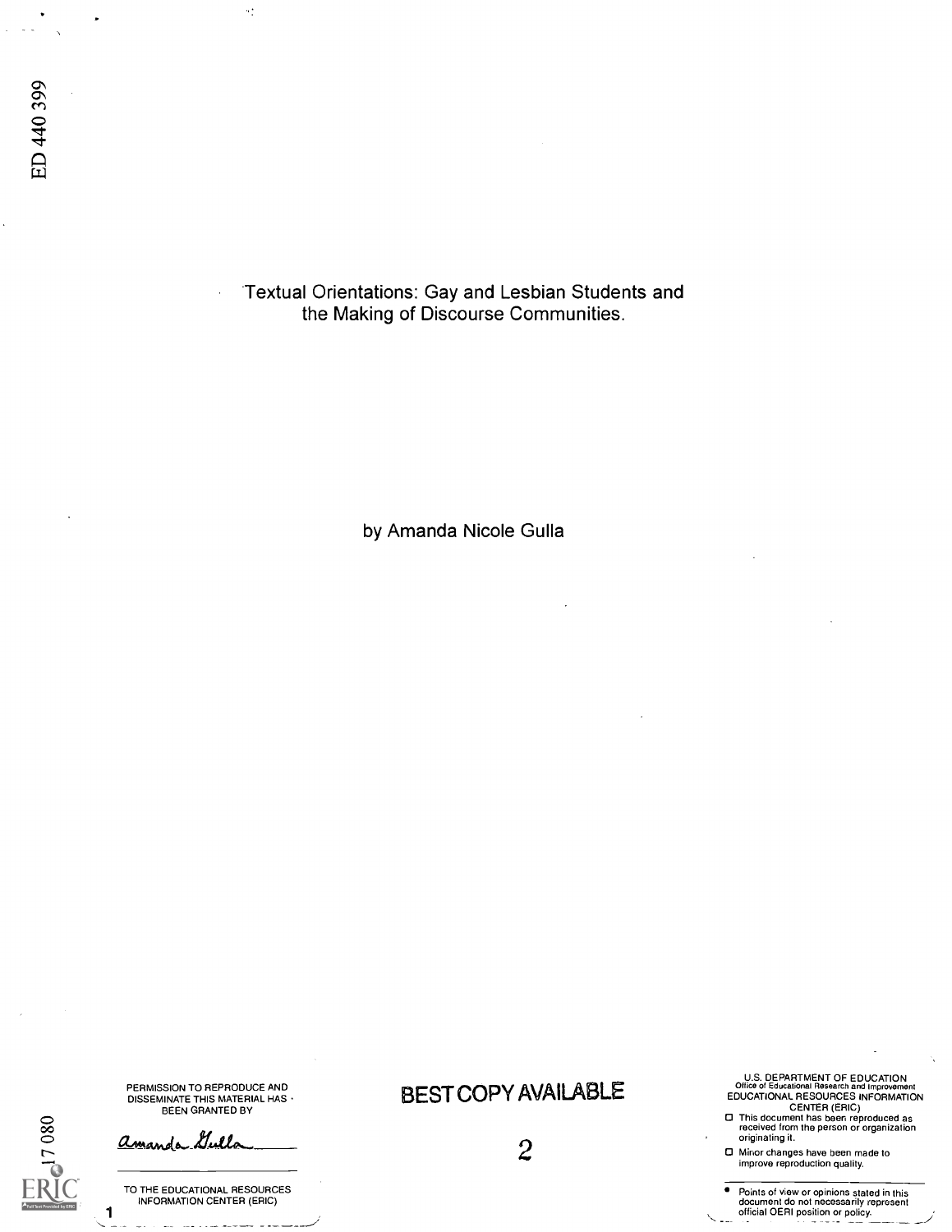#### Textual Orientations:

Gay and Lesbian Students and the Making of Discourse Communities

"...virtually everyone has available great skill with words. That is, everyone can, under certain conditions, speak with clarity and power. These conditions usually involve a topic of personal importance and an urgent occasion." - Peter Elbow, Writing With Power, p.7

As an enthusiastic writer always in search of an opportunity to learn powerful techniques for teaching writing, I was excited when I read what Peter Elbow had written. Yes, this was what a writing classroom should be, an opportunity for students to tell their stories to a community in which everyone is safe to take risks, and all support each other in the development of their expressive skills. It is not that I was looking for a forum for confessional writing. Rather, I felt that by "speaking with clarity and power", about "a topic of personal importance", writing students would have the opportunity to portray the universality of their lives, and both readers and writers could come to understand something about the universality of all lives. In my mind, the Elbowian classroom was a miniature utopian society. If we could get kids to write, I further reasoned, we could address a whole array of social ills, from violence to political apathy. By finding and sharing their voices as writers, students could open each others' minds.

Armed with this rosy outlook, I took a course with the New York City Writing Project in the summer of 1989. I was right at home. The instructors were using the very techniques Elbow had written about in Writing Without Teachers. One of the two instructors was even a gay man. I hadn't come into the class thinking about coming out. I was just excited about getting down to the serious business of writing, which I had abandoned for many years. Nor were the instructors urging us to tell our personal stories. They merely made it clear that they would tolerate nothing less than an atmosphere in which anyone felt safe to write anything they wanted to. Something in the writing prompts led me to begin drafting a fictionalized account of a teenage girl's coming out. I wrote with the gusto of someone who'd been starving for the experience and didn't even know it. The following day we were split into response groups of four, in which we remained for the duration of the four week course. I began to notice that one man in my group turned his

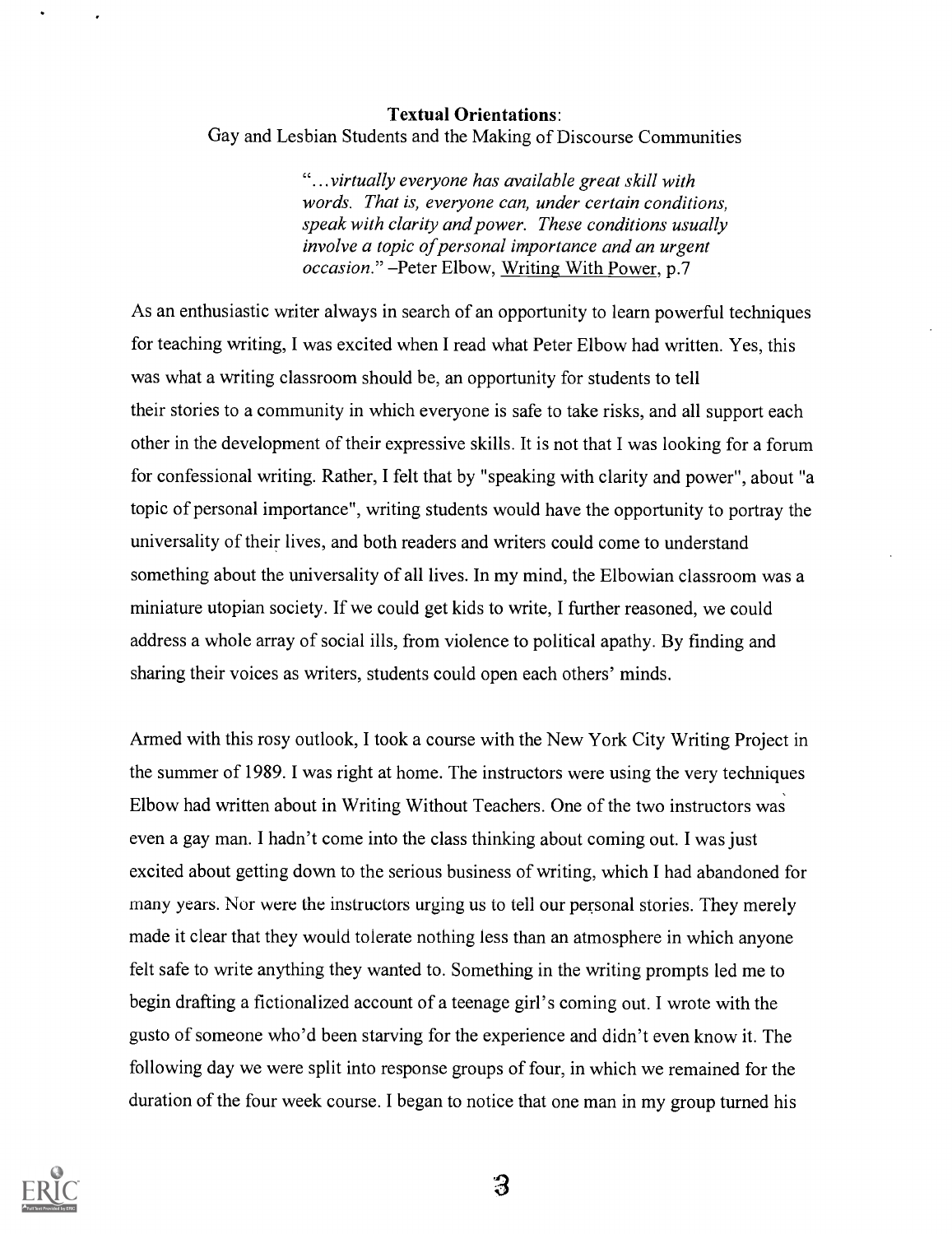back whenever I read my work. I decided to ignore his hostility. The writing he brought in seemed to hold encoded messages, about a man who harbored violent feelings toward a "loudmouthed bitch". I gamely continued to share my writing, which grew more and more explicit as I got into it. The man in my group never said anything directly to me, but his writing also grew increasingly graphic. Nobody ever addressed the issue openly until the course was over. I accepted his attitude at the time and began to dread group time in the class, because it didn't occur to me that I could do anything about it. Still, I wouldn't allow it to silence me. I had written powerfully despite a hostile classmate, because I had confidence in my writing ability and in the fact that I was mostly surrounded by fairly liberal schoolteachers, who took the stance of admiring my courage and honesty. (Whether they really felt that way, or just thought they were supposed to).

The man in my writing group was an adult, a teacher, as I was. Had he and I been teenagers in a high school or undergraduate classroom, I might not have felt so confident about the safety of writing in an openly lesbian voice. To be "other" is always a scary thing. As an other whose "otherness" must be deliberately revealed in order to be known, the lesbian, gay, or bisexual writing student is usually seen as having a choice of being "in the closet" or "in your face". She must size up every situation she enters: classroom, social, workplace, health care provider, etc. and determine how safe it is to reveal her true identity.

In an effort to address the issue of homophobia in the classroom, Harriet Malinowitz designed two courses which she describes in her book Textual Orientations. One was called Writing About Lesbian and Gay Experience, and was offered at a large private university in New York City that she calls Cosmopolitan University. The other, Writing About Lesbian and Gay Issues, was offered at a public New York City college she refers to as Municipal College. Both were honors courses, therefore students came with a relatively high level of writing competency. Both courses were open to all sexual orientations. Significantly, the only group absent from both courses was heterosexual males.

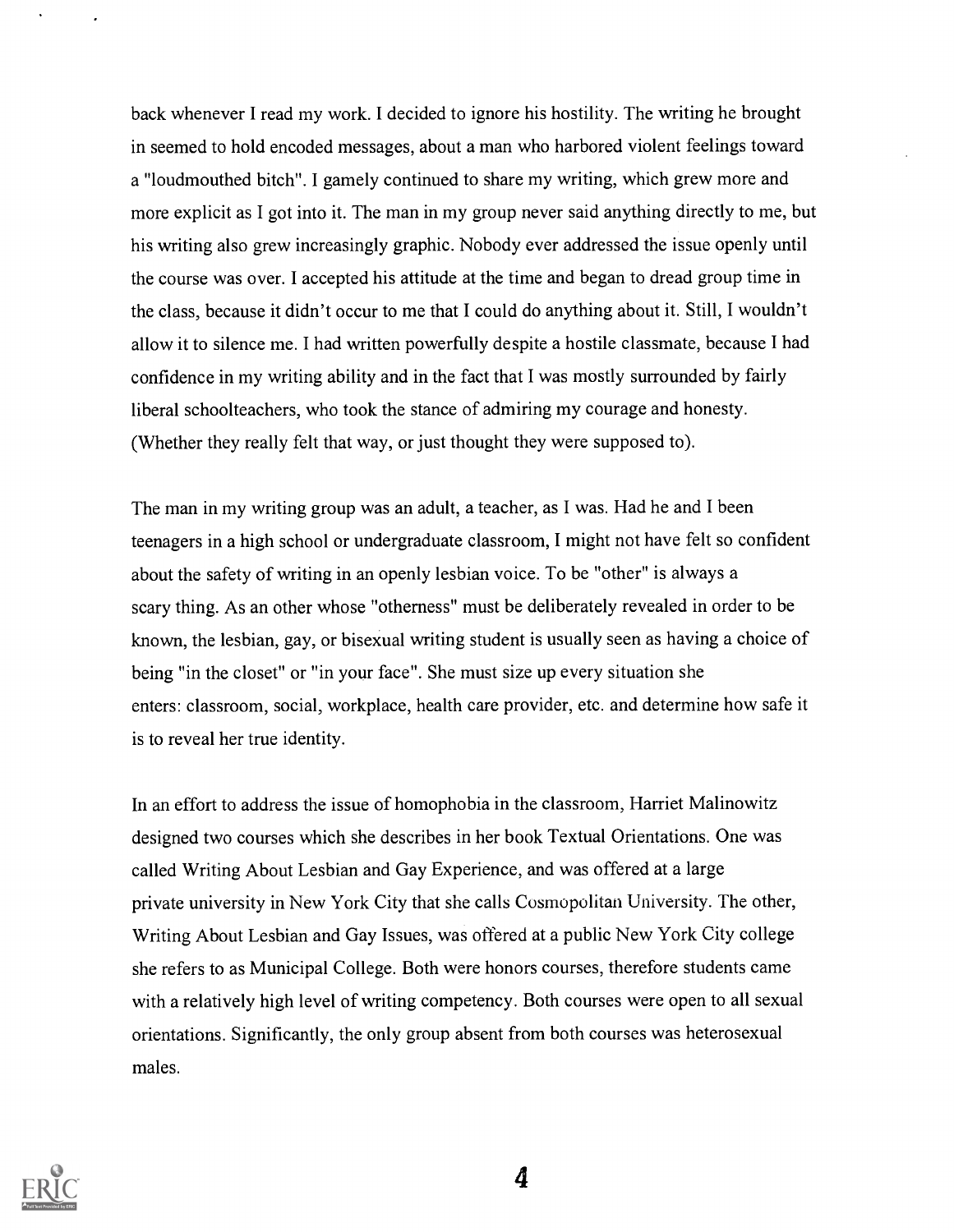What can courses in queer pedagogy do to address the issue of homophobia in the academy? Mary, a student of Malinowitz's at Cosmopolitan University says: "I don't carefully put my (gay) books away anymore...I wear my t-shirts and buttons where people can see them." For John: "Gay is a life, not a life-style. It is not an orientation or a fixation. It is not the opposite of straight...I am most comfortable with the term identity." These students had the opportunity to consider what it is to be gay, and as a result found a greater sense of identity and belonging. They also became less afraid to be open about their identities.

Many would suggest that inclusion would be much more effective. The whole notion of a course designed specifically to address the issues of an oppressed group strikes many members of the dominant population as a deliberate stepping outside the mainstream to further delineate existing social divisions. In fact, Malinowitz offers these courses as a precursor to inclusion pedagogy. As she suggests:

Mere 'inclusion', which is widely practiced as the incorporation of material about one more social group into a smorgasbord of diversity to be 'celebrated', renders impossibly simple the experience of the margin, which is a site both of ...disempowerment and electrifying resistance.

She further goes on to say that the very attitude of well intentioned acceptance tends to stop the writer cold in a way that she might not be able to clearly name. Seldom is a heterosexual writer telling the story of her first love or some other defining moment told how brave she is simply for writing her story. The student is denied the challenge to explore both the issues she is writing about, and the skill with which she writes with any depth.

It brings to mind a memory of attending a gay pride parade with my girlfriend and her heterosexual sister. The sister kept commenting that she had nothing to be ashamed about, that it didn't bother her in the least to be surrounded by gay people.

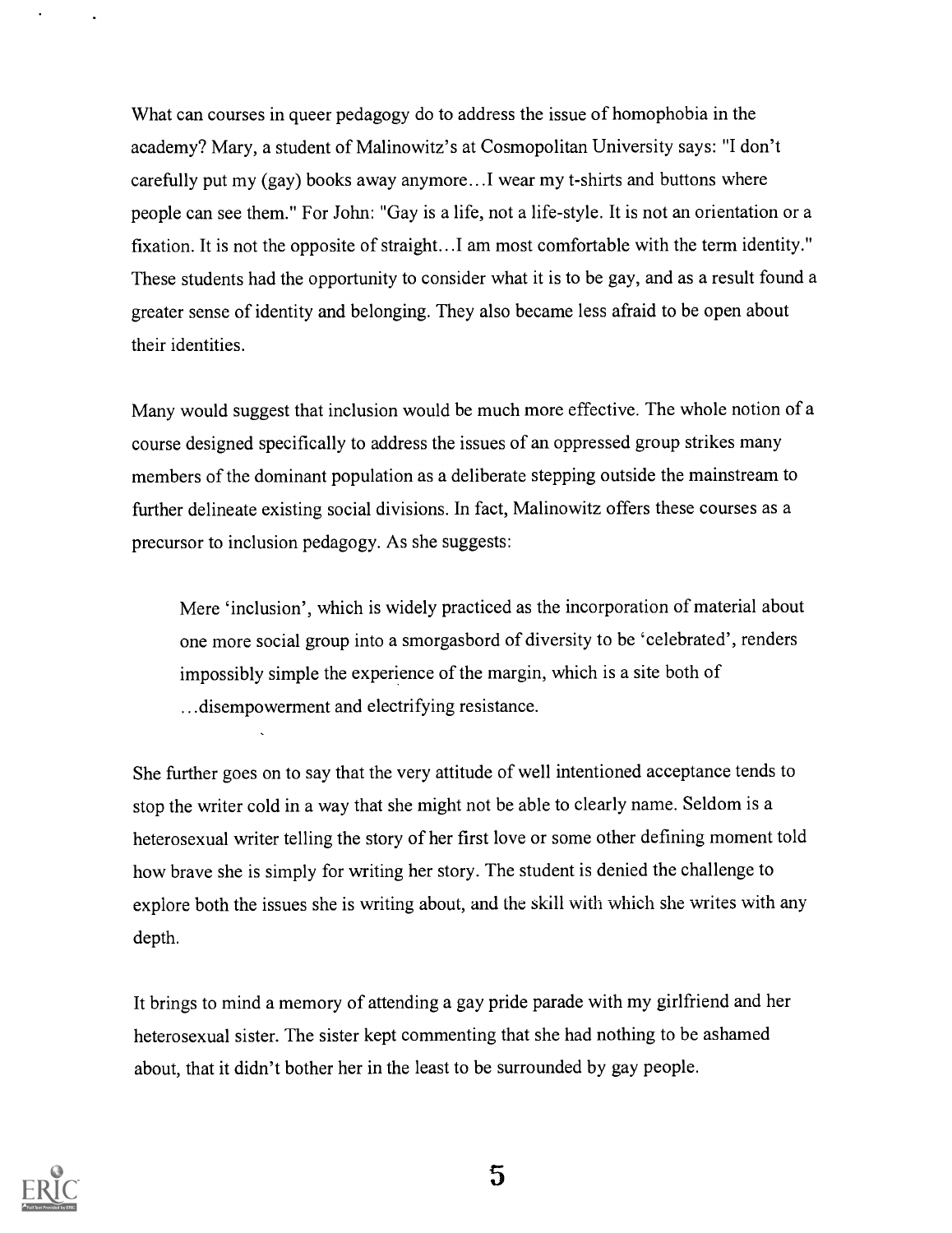Finally, I could contain my irritation no longer. "Thank you", I said, "I'm not ashamed of you either." Malinowitz discusses the whole notion of gay "pride" as in reality being relief over liberation from shame. Her suggestion that: "The more one overcomes one's internalized homophobia, the more one's 'pride' (and the need for it) may wither away." (p. 267) rings true as one realizes that it is not the condition of sexual orientation that engenders pride, but the ability to attain self-acceptance and integrity in the face of homophobia, whether it be from within or without.

The young lesbian or gay writer may be confused in the predominantly heterosexual classroom in which she is apparently accepted. Comments like "Thank you for your honesty", and "You're certainly very brave", are a double-edged sword. They tend to emphasize feelings of otherness in the writer, and the unspoken message is to abandon all hope of really being understood as a member of a peer group of writers.

Malinowitz refers to this response to coming out statements in the liberal pluralist academy as the "expressionist response", which she describes as "applause and affirmation". They suggest a granting of permission to be for the student who is not straight or white or male. It is perhaps this sense of being "allowed" to speak truthfully, as if one had to ask, that gives the marginalized student the sense that she or he exists at the behest of his or her peers. Of course, in the wake of the brutal murder of Matthew Shepard, this is no small assumption.

Peter Elbow recognized that a writer can be silenced by what he calls a "dangerous audience": "When you experience an audience as dangerous:

- a. it may make you so anxious that you actually cannot write at ail, or
- b. it may make you merely nervous, preoccupied with the mistakes you might make, unable to find words naturally and smoothly, and hence, unable to concentrate easily on your thoughts; or
- c. it may not inhibit words or thoughts, but lead you into a protective voice which makes you feel safer, but drains your language of power." (p. 187)

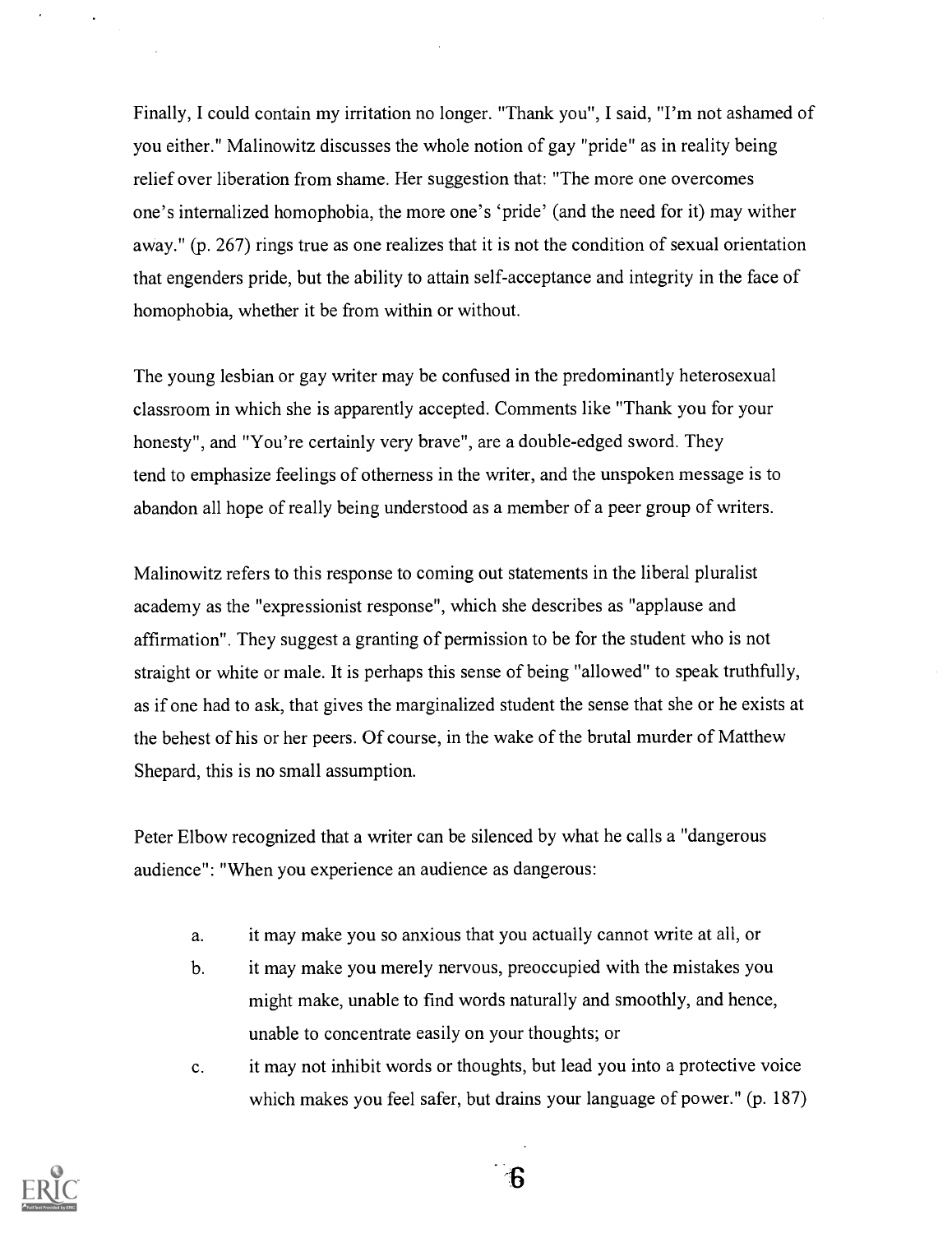While Elbow doesn't specify what makes an audience dangerous, any writing classroom that is not specifically lesbian and gay oriented holds potential danger for the lesbian or gay writer. The "applause and affirmation" of the "expressionist response" Malinowitz refers to may offer some relief from fear of hostility, but it does not invite the writer to engage in deep exploration of her topic. Elbow suggests that the writer confronted with a real or imagined "dangerous audience" ignore audience in writing early drafts. This may help the writer who has no intention of sharing, or the writer whose fear of a dangerous audience is unfounded, but even putting aside the real danger of an overtly homophobic audience, it ignores the loneliness of the pat on the head that makes the lesbian or gay writer feel like a dancing poodle, valued only because she dares to get up on her hind legs.

For the lesbian or gay student, a dangerous audience is often made up of peers who have never had the opportunity to consider homosexuals as fellow members of the human race. Upon viewing a PBS documentary entitled: "It's Elementary: Dealing With Lesbian and Gay Issues in the Primary and Secondary Classroom", it was quite clear that the teachers and administrators who chose to address the issue of what it really means to be gay were doing so to foster an atmosphere of tolerance for all concerned. As one teacher put it, "We need to teach kids that people just are. That nobody has the right to judge what another person is. You don't have to like them, just let them be." In the United States, there are schools scattered here and there that do specifically include lesbian and gay people in their multicultural studies program, but they are few and far between.

Malinowitz tells us that her reasons for establishing lesbian and gay themed writing classes is rooted in uncommon sense, a concept described in John Mayher's 1990 book of that same title, "in which the learner is motivated by a sense of personal investment in what is learned". (Malinowitz, p. 136)

She further cites the class' fluid approach to identity as an uncommonsense notion. One student who began the class firmly asserting her heterosexuality expressed fear that she

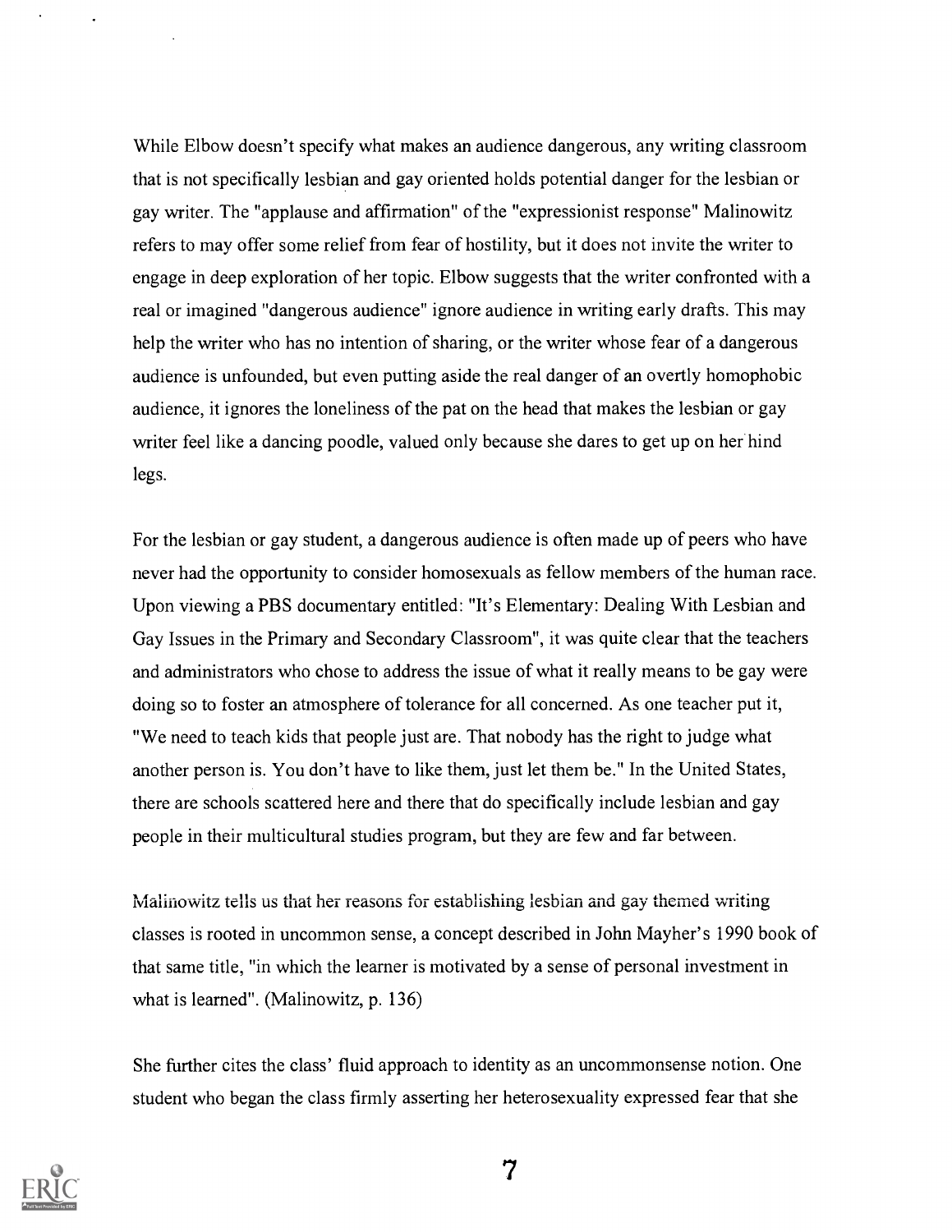would be challenged by an out lesbian teacher who would doubt her self-proclaimed identity because of her very presence in a lesbian and gay themed class. Because her selfdefinition was accepted, she felt comfortable in the class, and eventually came out as bisexual during the course of the semester. While the express purpose of the courses was not to help students come to terms with their sexual identities, the emphasis on self definition rather than an external set of criteria to establish sexuality allowed for a greater comfort level for such a student than she could have found at a Gay Students' Organization, for example.

There is an inherent tension in the idea of lesbian and gay themed writing classes. The practice of offering a course specifically designed to address lesbian and gay themes can be compared to, for example, in America, Black History Month takes place during February, which is noticeably the shortest month of the year. This is only necessary because general history courses fail to adequately highlight the achievements of people of African descent. Well-intentioned inhabitants of the mainstream are eager to agree with this assertion, suggesting that a more equitable solution would be to remedy this lack in the history books (and literature courses, film, and television industries, etc.), rather than set up what white folks (read men, heterosexuals, gentiles, anyone comfortably occupying the center of the page), see as dangerously divisive, and perpetuating and perhaps even deepening prejudice. Worse still, for occupants of the mainstream, courses and institutions intended to place the marginalized at the center are seen as holding the potential to encourage "reverse prejudice". For those who have not experienced outsiderhood, there is an unwillingness to walk through the transitional steps many of us see as necessary if we are ever to arrive at a place of full equality. They may fail to see that there is no movement from the margins to a place of full inclusion without each group having the opportunity to place itself at the center.

Elbow's view of the writer as having a unique inner truth to express removes writing from its social context. Malinowitz takes issue not with Elbow's strategies for teachers and students of writing, but in his glossing over of the question of what happens to

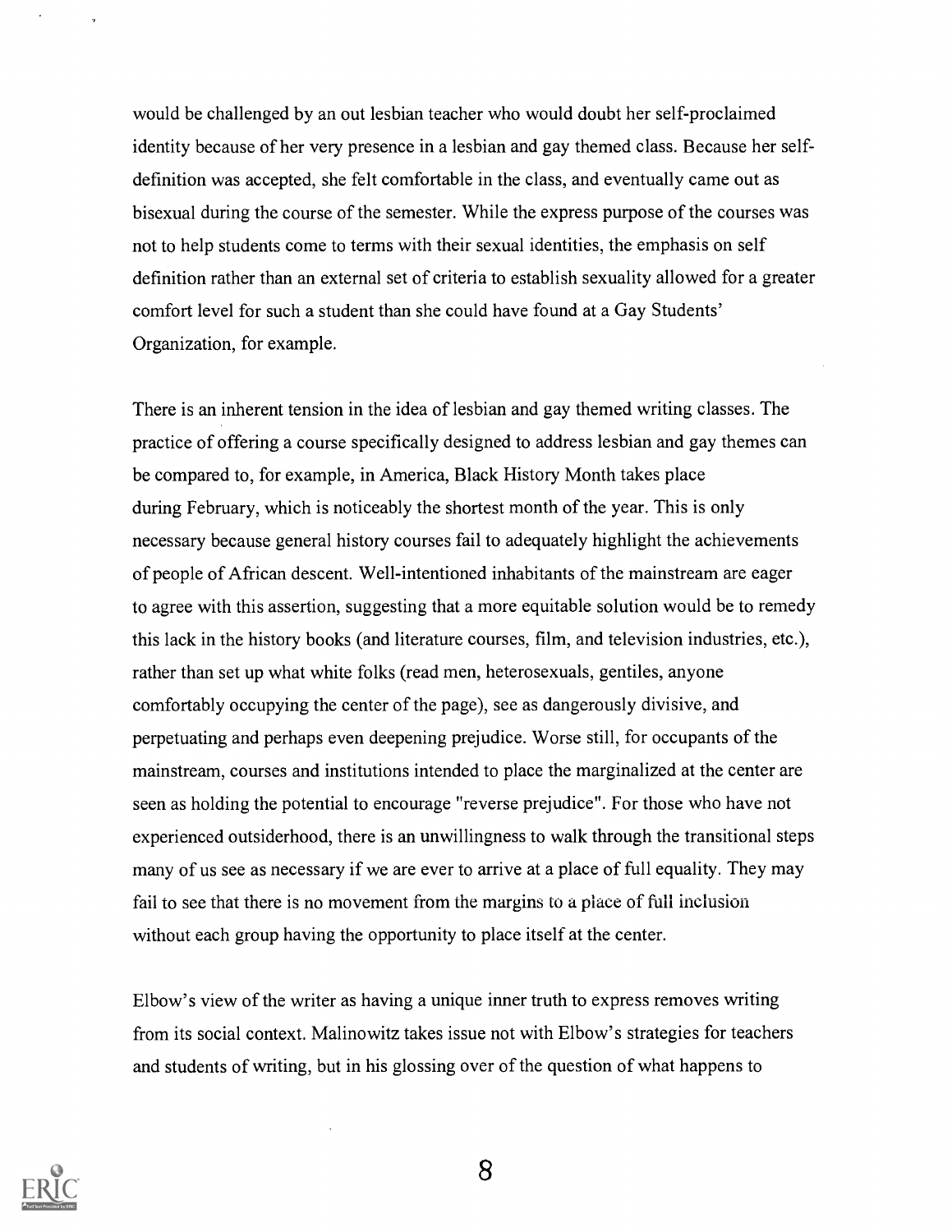the writer who genuinely risks vilification by telling her most interesting and meaningful story. But can the writing classroom ever be any safer than the world it occupies? People will come with their preconceived notions, and challenging them can be a full curriculum in and of itself. It is taken for granted by the majority that the very concept of equal protection for lesbian and gay people is controversial. Why should anyone's rights be controversial, as if they were (and indeed they are), a matter of debate? It is in this context that an eighteen year old, as confused, insecure, and enthusiastic as any other eighteen year old publicly reveals a story about coming to terms with a major aspect of his or her identity. And he or she can imagine Elbow's dangerous audience saying, "Why do you have to make such a big deal about it?" or "Who you sleep with is your own business," or "My religion tells me it's wrong," or, perhaps worse than any of these, silence and a turned back.

Malinowitz seems to feel left out in the cold by Elbow and the other romantics, who ignore the dilemma of the true outsider in the writing classroom. I believe she also recognizes the enormity of the problem of homophobia, and does not propose that her course would succeed in eradicating it. Rather, I think it is her attempt to find out what would happen to writing students if she could create an atmosphere that was free of homophobia. The next logical question then becomes how to create such an atmosphere without having to create a lesbian and gay themed class. Again, we can return to the notion of fluid identity as one answer. Another element is to make sure the texts assigned in class reflect the value of inclusion.

The writing teacher can make a significant difference in establishing the classroom as a safe space, but only if the rights of students who occupy the margins are acknowledged by the teacher before they have to come out. Lesbian and gay people are used to having to remind the world of their existence. These declarations are usually preceded by a sharp intake of breath, and a girding of the loins for potential battle. This posture can handicap a writer's fluidity like a suit of armor would a runner. There is an alternative argument, that living as an outsider can energize a writer. Certainly, one can cite many examples of people whose very marginalization galvanized them into action that immortalized them.

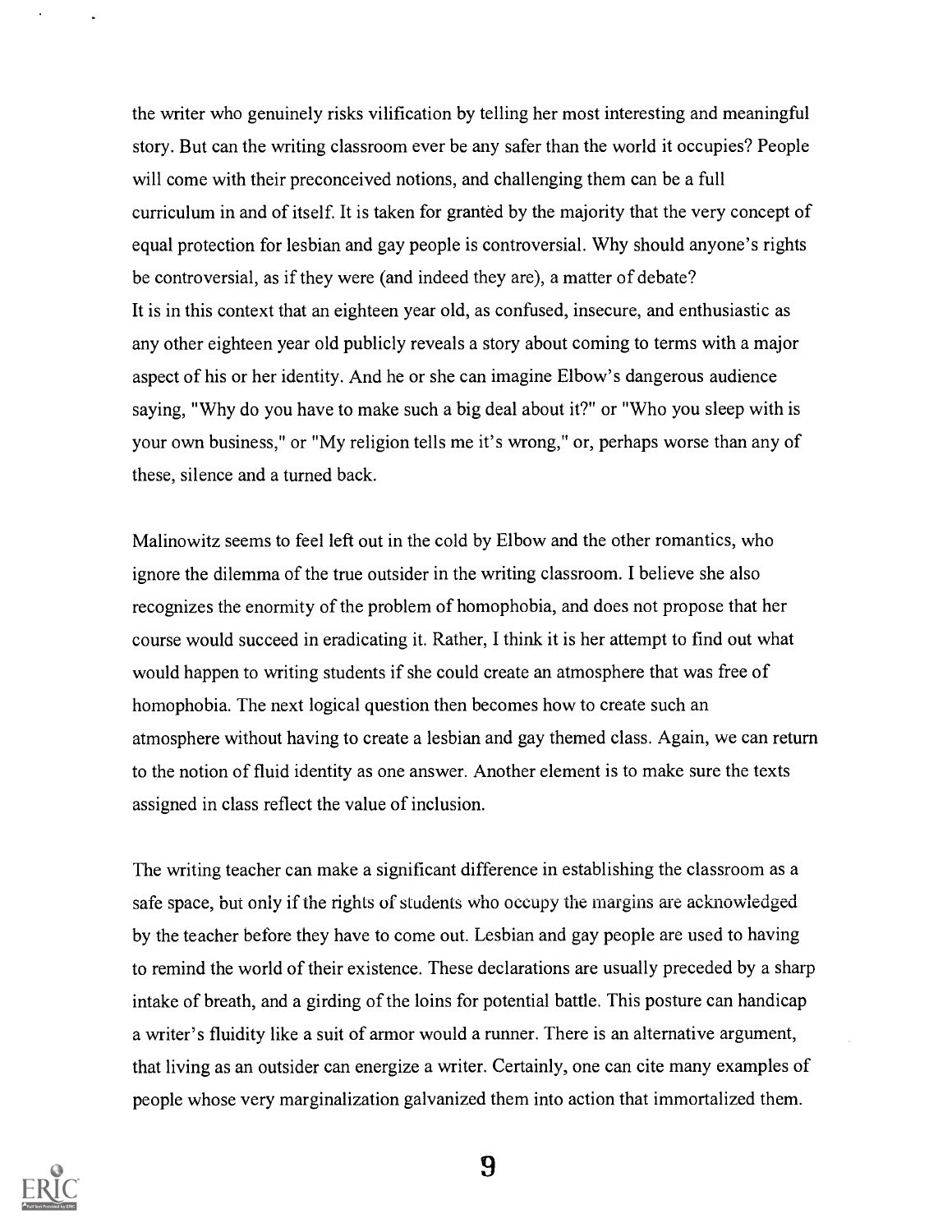Mahatma Gandhi, Martin Luther King, and Harvey Milk all possessed rare courage and charisma that are probably not found in a typical classroom. And how many students, charismatic or not, are willing to risk the assassin's bullet? Every gay or lesbian person has a story close to his or her heart of a name called, a bottle thrown, a face smashed into a locker, a young man tied to a fence and left to die. If Malinowitz offered nothing more than a safe haven for some students in which to write, even that was of value. But what she gave these particular students would permanently strengthen their identities and their voices as writers. Perhaps she offers the rest of us some clues as to how to render the writing classroom safer for students who write from the margins. As another of her students wrote in her final essay for the class:

If we learned anything this semester, it was how our writing puts us in a position to be an activist of a sort, queer defenders with powerful pens...I have written about queer topics before coming to this class but I have never felt as empowered by my writing as I have come to feel in this class.

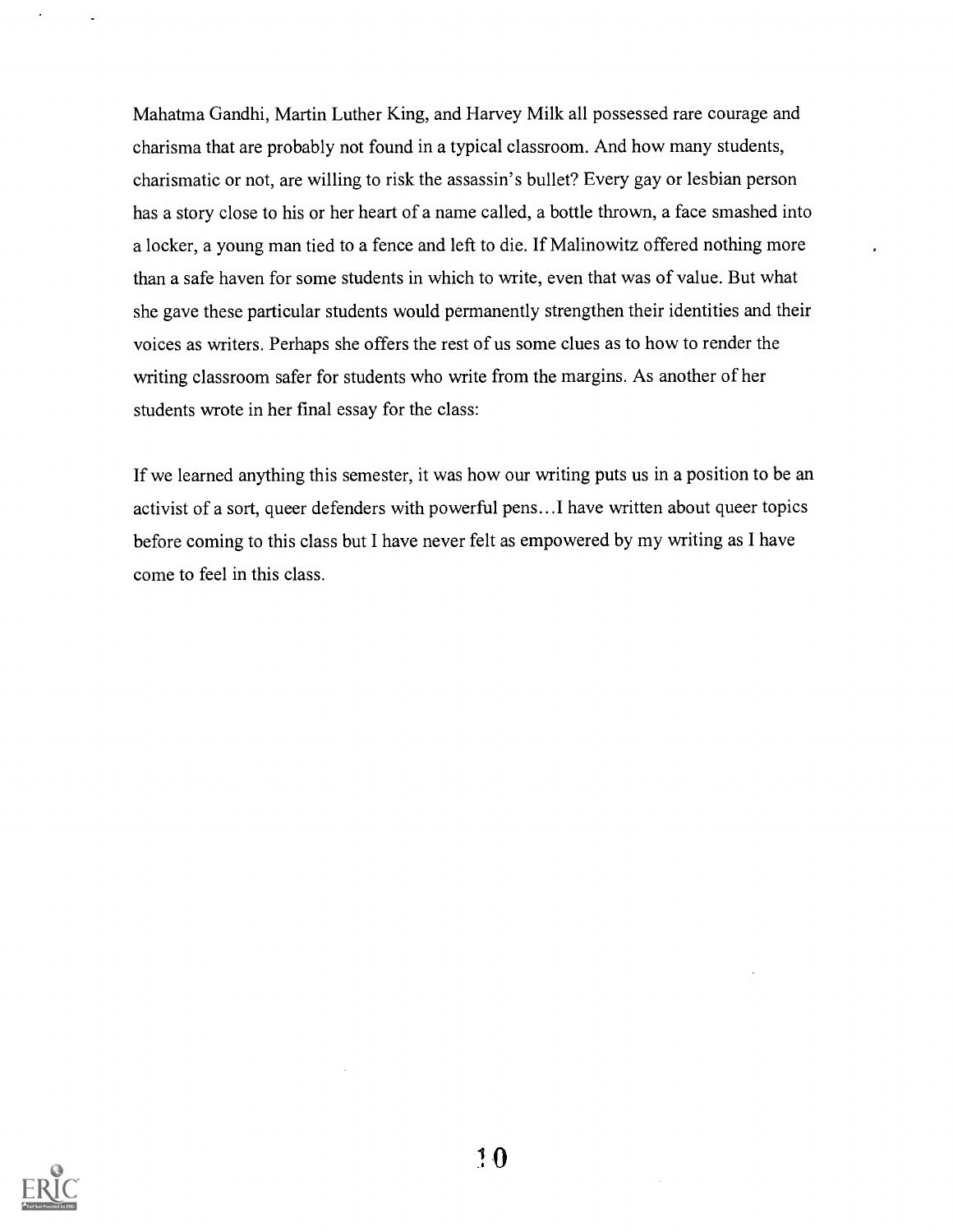Textual Orientations: Lesbian and Gay Students in the Writing Classroom Amanda Nicole Gulla

#### Works Cited

Elbow, Peter- Writing Without Teachers , 1998- Oxford University Press, New York, NY

Elbow, Peter- Writing With Power: Techniques for Mastering the Writing Process, 1981 - Oxford University Press, New York, NY

Malinowitz, Harriet- Textual Orientations: Lesbian and Gay Students and the Making of Discourse Communities, 1995- Heinemann, Portsmouth, NH

Chasnoff, Deborah and Cohen, Helen- "It's Elementary: Talking About Lesbian and Gay Issues in School", 1998- Women's Educational Media, KQED, San Francisco, PBS



 $\ddot{\phantom{1}}$ 

 $\ddot{\phantom{a}}$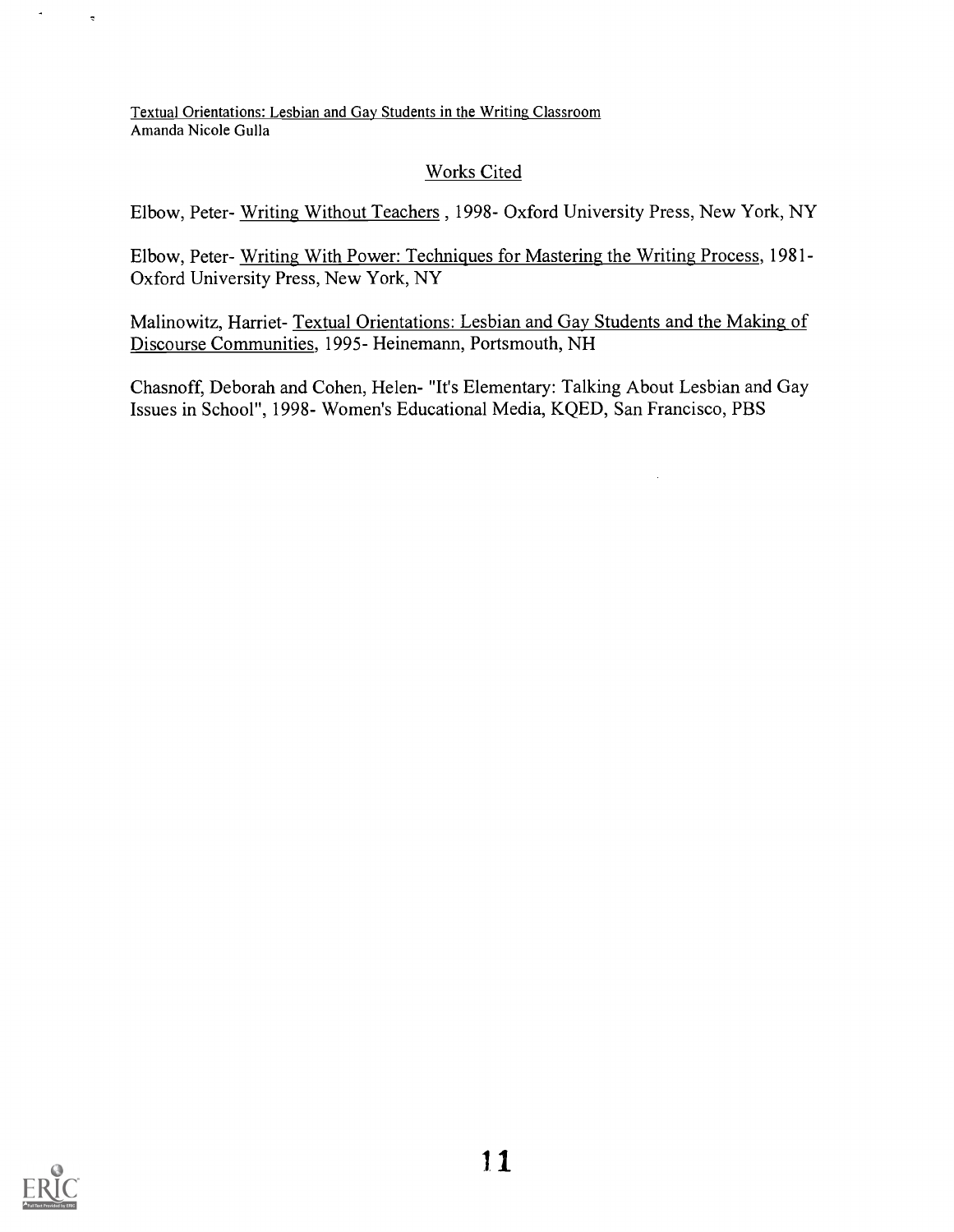

**U.S. Department of Education** Office of Educational Research and Improvement  $(OERI)$ National Library of Education (NLE) **Educational Resources Information Center (ERIC)** 



# **Reproduction Release**

CS 217 080

(Specific Document)

## **I. DOCUMENT IDENTIFICATION:**

| <u>Textual Orientations: Gay and Lesbian Students in the Writing Classwom</u><br>Title: |                          |
|-----------------------------------------------------------------------------------------|--------------------------|
| $\Lambda$ uthor(s):<br>Amanda Nicole Guilla                                             |                          |
| Corporate Source:                                                                       | <b>Publication Date:</b> |

#### **II. REPRODUCTION RELEASE:**

In order to disseminate as widely as possible timely and significant materials of interest to the educational community, documents announced in the monthly abstract journal of the ERIC system, Resources in Education (RIE), are usually made available to users in microfiche, reproduced paper copy, and electronic media, and sold through the ERIC Document Reproduction Service (EDRS). Credit is given to the source of each document, and, if reproduction release is granted, one of the following notices is affixed to the document.

If permission is granted to reproduce and disseminate the identified document, please CHECK ONE of the following three options and sign in the indicated space following.

| The sample sticker shown below will be<br>affixed to all Level 1 documents                                                                                                                         | The sample sticker shown below will be affixed to all<br>Level 2A documents                                                                                                                                                     | The sample sticker shown below will be affixed to all<br>Level 2B documents                                                                                     |  |  |  |  |
|----------------------------------------------------------------------------------------------------------------------------------------------------------------------------------------------------|---------------------------------------------------------------------------------------------------------------------------------------------------------------------------------------------------------------------------------|-----------------------------------------------------------------------------------------------------------------------------------------------------------------|--|--|--|--|
| PERMISSION TO REPRODUCE AND<br>DISSEMINATE THIS MATERIAL HAS<br><b>BEEN GRANTED BY</b><br><b>TO THE EDUCATIONAL RESOURCES</b><br><b>INFORMATION CENTER (ERIC)</b>                                  | PERMISSION TO REPRODUCE AND<br>DISSEMINATE THIS MATERIAL IN<br>MECROFICHE, AND IN ELECTRONIC MEDIA<br>FOR ERIC COLLECTION SUBSCRIBERS ONLY.<br>HAS BEEN GRANTED BY<br>TO THE EDUCATIONAL RESOURCES<br>INFORMATION CENTER (ERIC) | PERMISSION TO REPRODUCE AND<br>DISSEMINATE THIS MATERIAL IN<br>MICROFICHE ONLY HAS BEEN GRANTED BY<br>TO THE EDUCATIONAL RESOURCES<br>INFORMATION CENTER (ERIC) |  |  |  |  |
| Level 1                                                                                                                                                                                            | Level 2A                                                                                                                                                                                                                        | Level 2B                                                                                                                                                        |  |  |  |  |
|                                                                                                                                                                                                    |                                                                                                                                                                                                                                 |                                                                                                                                                                 |  |  |  |  |
| Check here for Level 1 release, permitting<br>reproduction and dissemination in microfiche<br>or other ERIC archival media (e.g. electronic) <br>and paper copy.                                   | Check here for Level 2A release, permitting reproduction<br>and dissemination in microfiche and in electronic media<br>for ERIC archival collection subscribers only                                                            | Check here for Level 2B release, permitting<br>reproduction and dissemination in microfiche only                                                                |  |  |  |  |
| Documents will be processed as indicated provided reproduction quality permits.<br>If permission to reproduce is granted, but no box is checked, documents will be processed at Level 1.<br>いけいしょう |                                                                                                                                                                                                                                 |                                                                                                                                                                 |  |  |  |  |